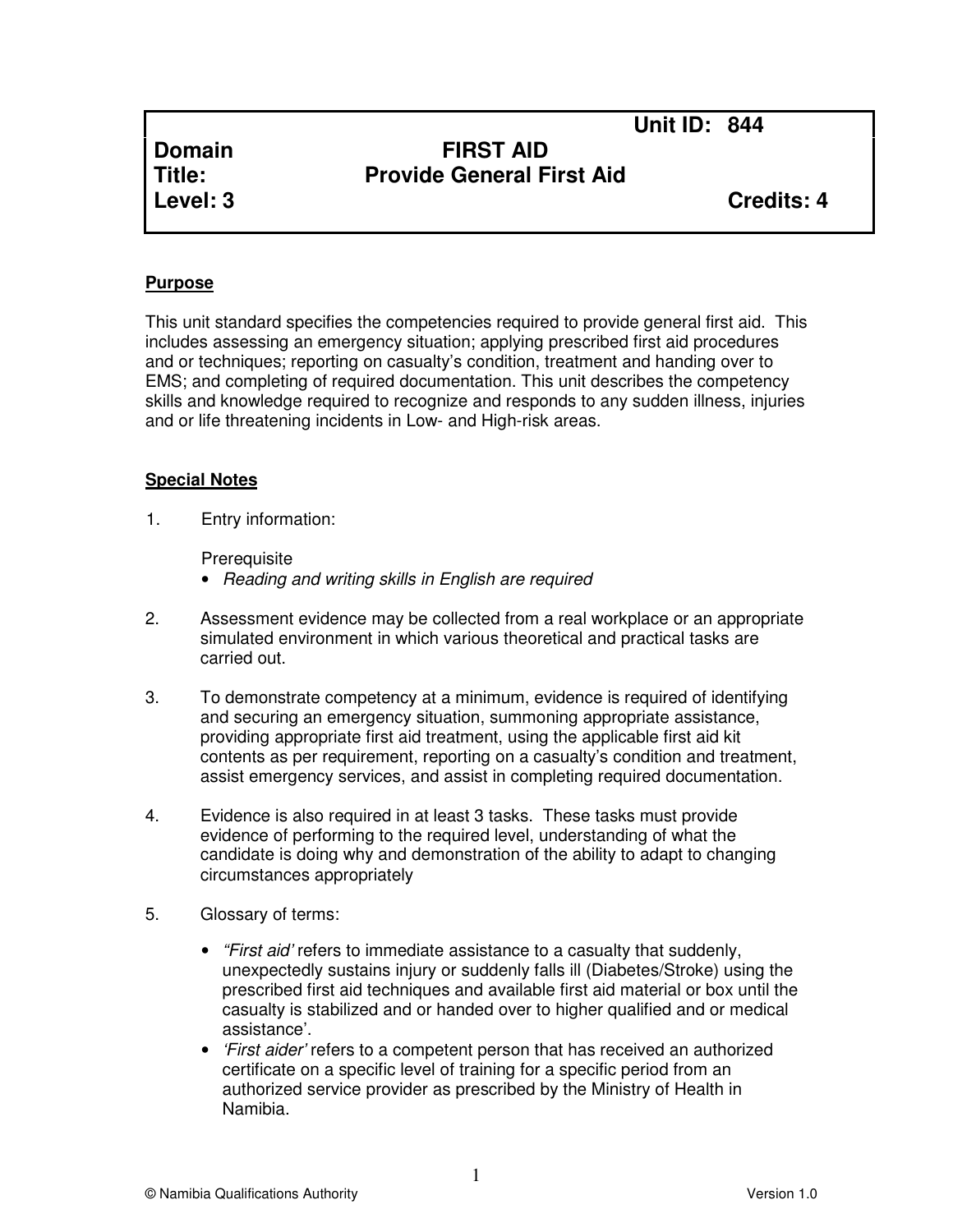- 'Prescribed first aid techniques' refers to the medically prescribed way of performing any treatment in a prescribed manner in order to preserve a life, prevent condition from worsening and promote recovery.
- $\bullet$  'ABC' refers to a defined first aid term to describe the three vital components (Airways, breathing and circulation) needed to provide oxygen to a person in order to stay alive).
- *'Low Risk'* refers to work of administrative, professional or clerical nature that does not require substantial physical exertion or exposure to potentially hazardous conditions, work processes or substances.
- *High Risk'* refers to means work that regularly involving any Building construction, drilling for gas, oil or minerals, service for gas and oil wells, and power tong services, logging, saw milling, iron and steel processing and manufacturing, road construction and earthwork, local and provincial hauling trucking, mining and smelting, exploration drilling, shaft sinking, quarrying, and crushing of rocks, manufacturing of concrete blocks, bricks, artificial stone, and other clay and cement products.
- 'Reporting' refers to sharing verbal and written information on casualty's condition and treatment.
- 'Recording' refers to completing required documentation in line with regulations.
- *'Basic definitions'* refers to definition of diseases; medical terminology used while handing over casualty to medical assistance.
- *Human systems'* refers to systems making up the functions of the human body.
- 6. Regulations and legislation relevant to this unit standard include the following:
	- Namibian legislation, Act 6 of 1992 and applicable regulations and or amendments (Act 11 of 2007)
	- **Ninistry of Health & Social Service Requirements**
	- **Ministry of Labour & Social Welfare Requirements**
	- The South African Heart Association / (AHA) and all subsequent amendments.

# **Quality Assurance Requirements:**

This unit standard and others within this subfield may be awarded by institutions which meet the accreditation requirements set by the Namibia Training Authority and Namibia Qualifications Authority and which comply with the national assessment and moderation requirements. Details of specific accreditation requirements and the national assessment arrangements are available from the Namibia Qualifications Authority and the Namibia Training Authority on www.nta.com.na

# **Elements and Performance Criteria**

# **Element 1: Assess an emergency situation:**

#### **Range**

Risks may include but are not limited to working equipment, machinery and substances, tools, environmental risks, bodily fluids, risk of further injury to the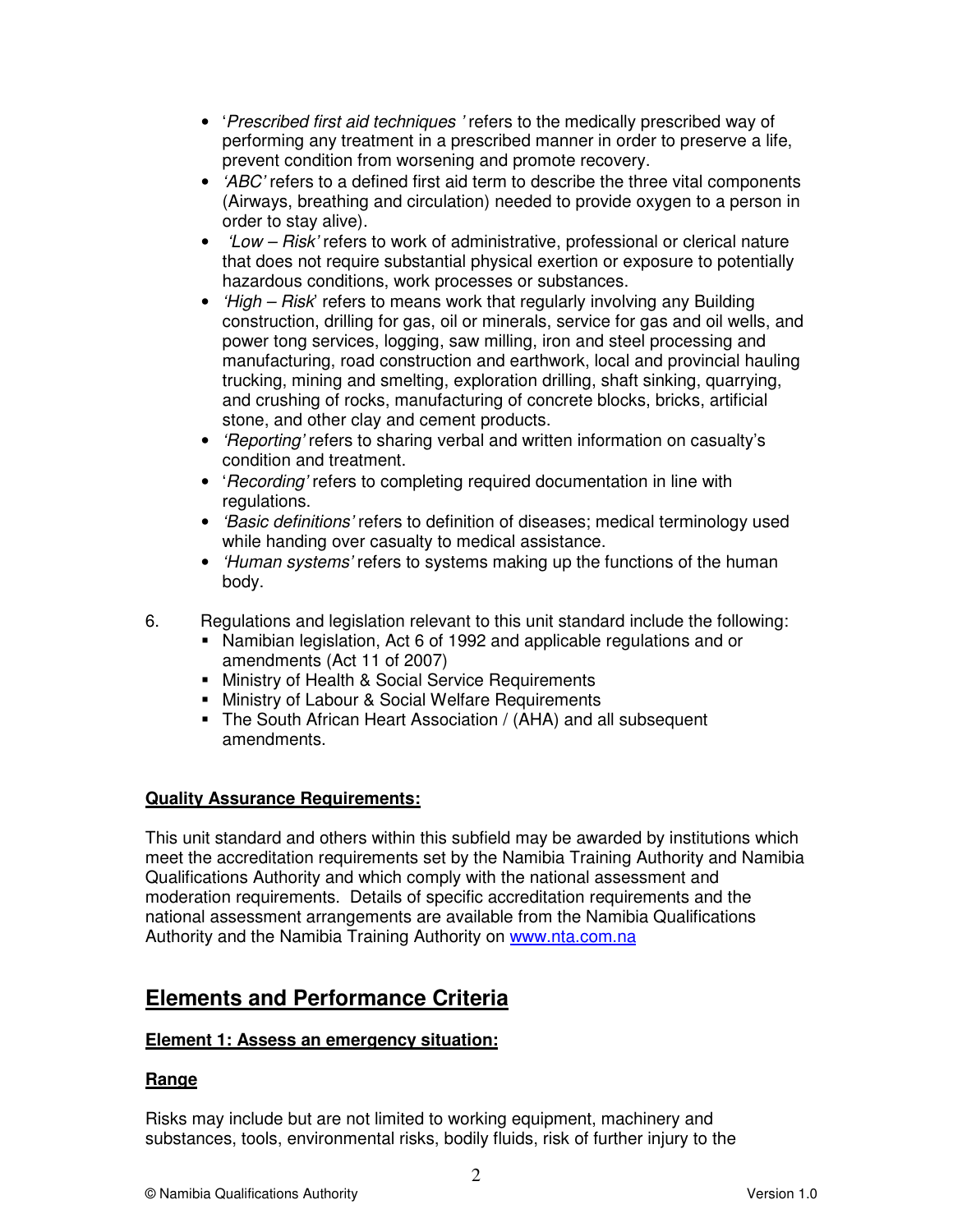casualty, risks associated with the proximity of other employees, visitors, contractors, and bystanders.

The emergency situation may include reviewing the following:

- Anatomy and physiology of the human body (based on the human systems)
- Mechanism of injury disease, trauma and medical
- Respiratory Emergencies Airway manoeuvres, Choking , identifying a Respiratory Emergency, basic definitions
- Cardiovascular Emergencies –Basic definitions, Blood Loss, Control of Hemorrhage, Impaled Objects, Types of shock and Automated External Defibrillator (AED).
- Cardio Pulmonary Resuscitation (CPR)
- Wound Care and disinfection, types of wounds
- Environmental Emergencies Hyper/Hypothermia and treatment
- Unconsciousness Causes of unconsciousness and recovery position
- Burn Wounds Treatment and prevention
- Drowning Treatment and prevention
- Diabetic Emergencies Differences and definitions
- Neurological Emergencies Head injury, Spinal injuries, Glascow Coma Scale and treatment
- Obstetric Emergencies Baby already born
- History taking
- Trauma in general
- Using medical expressions

# **Performance Criteria**

- 1.1 Emergency situations are quickly recognized and hazards to health and safety for first responders and by-standers are identified.
- 1.2 Physical hazards and immediate risk to the First Aider, other employees, visitors, contractors, and casualty/s are minimized by controlling the hazard in line with the basic first aid standards set out in the first aid procedures.
- 1.3 The nature of the emergency (Injuries, Illnesses, and Conditions) is identified and guided actions taken.
- 1.4 Communication procedures are timely established and followed to ensure that prompt action is undertaken.
- 1.5 Casualty/s physical condition is identified according to first aid standard procedures.
- 1.6 Medical history is obtained.
- 1.7 First aid equipment are identified and selected in relation to the emergency situation.
- 1.8 The assessment of casualty should take place hand in hand with the life saving sequence of airway, breathing and circulation (ABC).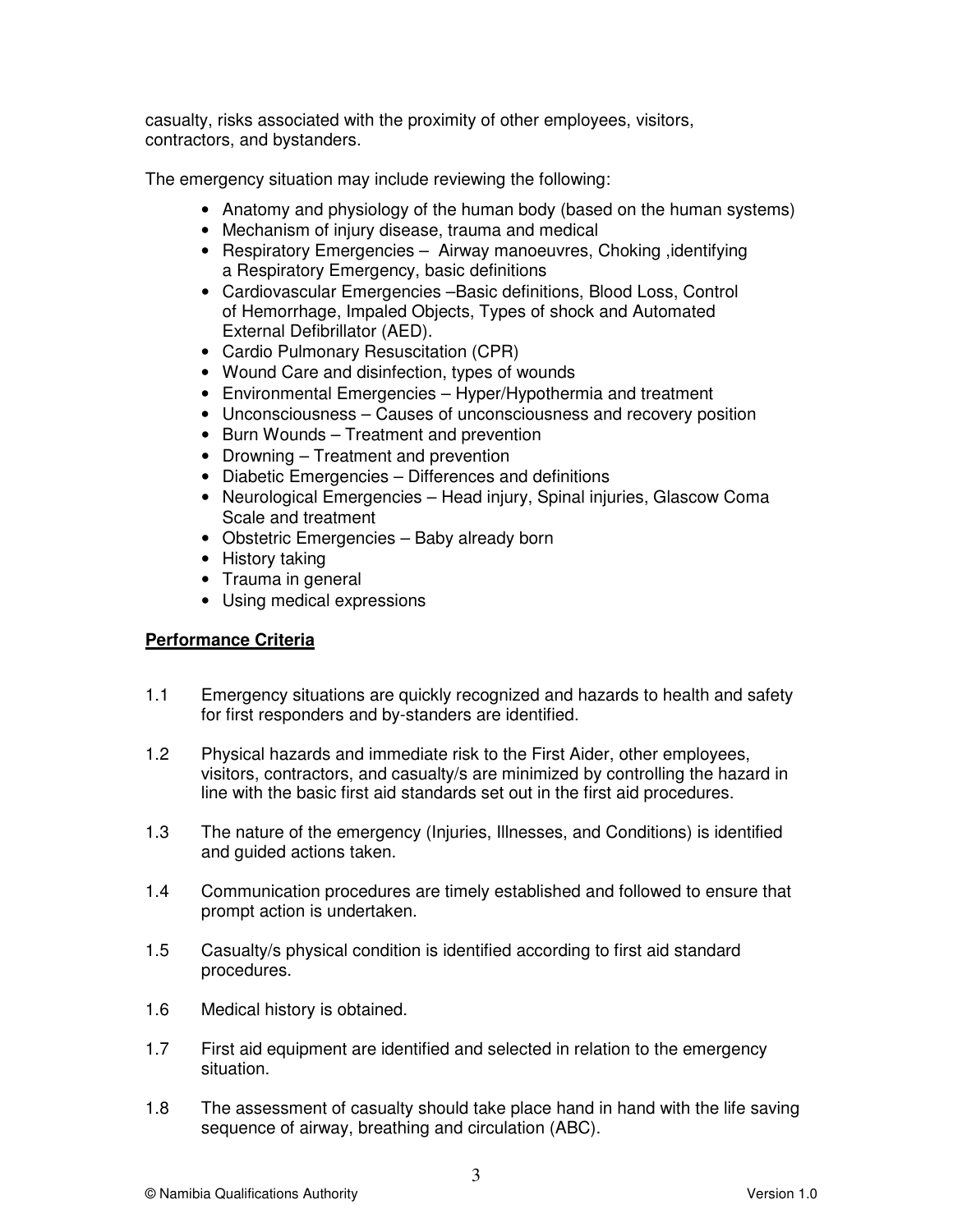# **Element 2: Apply prescribed first aid procedures and or techniques**

#### **Range:**

Assistance from and to others may include but is not limited to First Aiders, emergency services, employees, visitors, contractors and bystanders.

Content of a First Aid box as per all relevant legislation including any subsequent amendments but will include to the minimum as follows: prescribed wound cleaner, disposable gloves and a breathing device (mouth piece, scissor, forceps and safety pins, cotton wool, swabs (sterile and non-sterile), adhesive strips/rolls, first aid dressings, roller bandages, triangular bandages, burn shields, eye pad with shield, pen, accident report registers and list of content in box.

#### **Performance Criteria**

- 2.1 Hygiene is maintained, using supplies from the first aid box and in all contact with casualty/s in distress.
- 2.2 Assistance from others is organized appropriately.
- 2.3 Casualty is reassured in a caring and calm manner, requesting consent, and made comfortable.
- 2.4 First aid is provided using the prescribed techniques and procedure elements of the sequence of maintaining life.
- 2.5 Shelter from elements is established according to environmental standards and first aid requirements.
- 2.6 Casualty/s condition is monitored and responded to using the prescribed techniques to stabilise the casualty's condition.
- 2.7 Decision is made whether to transport the casualty to medical assistance, pending on severity of injury, casualty/s condition, environmental conditions, distance, and time required for medical assistance to arrive and movement that might hinder rescue procedures.

# **Element 3: Report on casualty's condition, treatment and hand over to EMS**

# **Range**

This unit includes but may not be limited to: Identifying the risks and hazards at the emergency scene and procedures to minimize or eliminate associated dangers at the emergency scene, protection against possible transmittable diseases, and requesting consent to assist and to provide assistance, conducting a Primary Survey, summoning the appropriate Emergency Management System (EMS), conducting a Secondary Survey and recognizing a medical or trauma condition, applying the prescribed first aid technique applicable to condition found, using the appropriate prescribed first aid box as per requirements, moving the casualty using the applicable transporting methods available, and the reporting and or recording on casualty's condition.